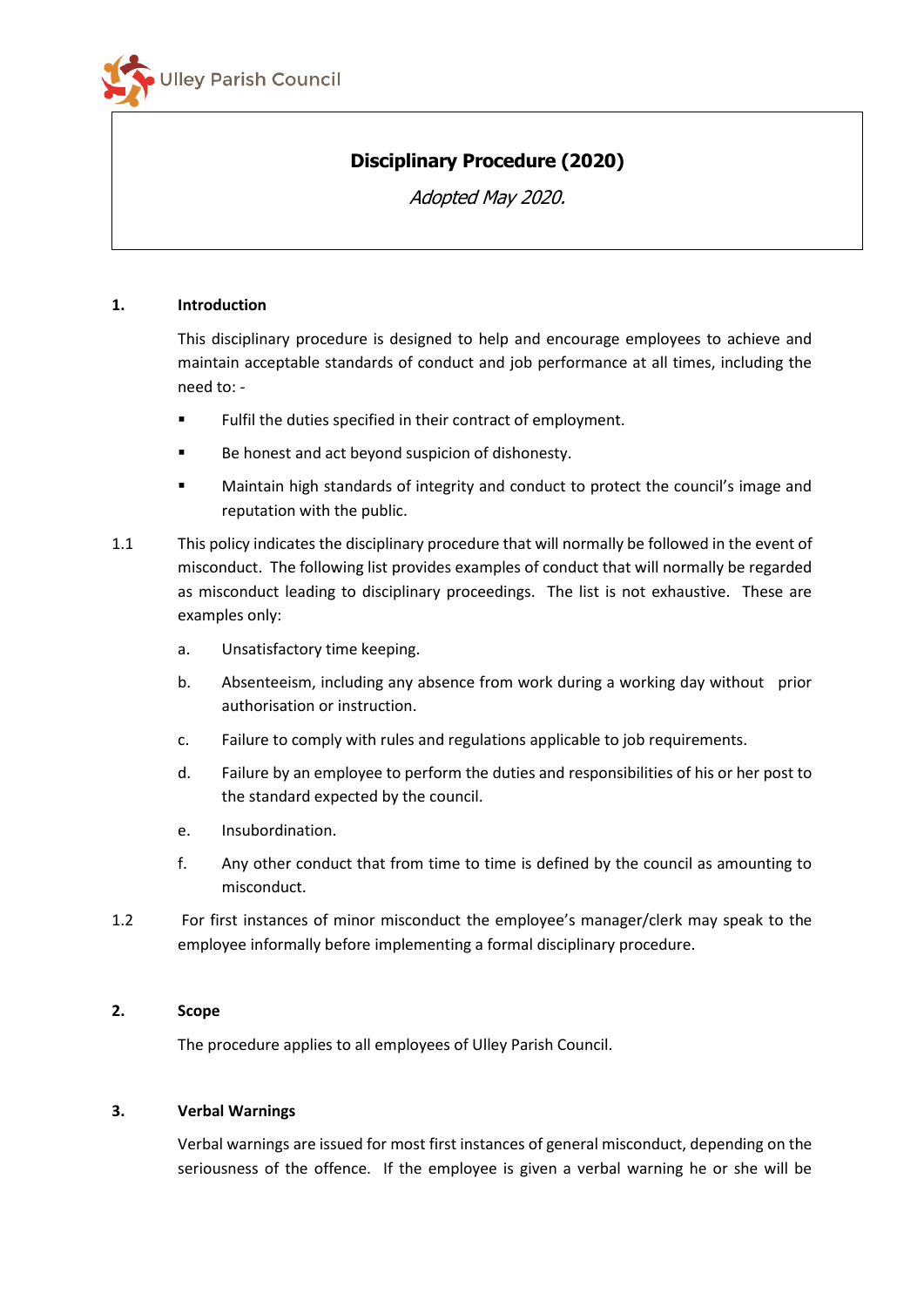

warned of the likely consequences of any further disciplinary offences or a failure to improve his or her conduct to the satisfaction of the council. A note confirming the verbal warning will be placed on the employees personnel file. A verbal warning will normally remain in force for 6 months.

The verbal warning stage of the procedure may be omitted if the offence is of a sufficiently serious nature.

# 4. First Written Warning

In the case of a serious offence or repetition of an earlier minor offence the employee will normally be given a First Written warning. A First Written warning will be issued by the employee's manager/clerk and will set out:

- a. the nature of the offence and the improvement required (if appropriate) and over what period;
- b. the likely consequences of any further offence or failure by the employee to improve his/her conduct to an acceptable standard;
- c. that further offences will result in more serious disciplinary action; and
- d. the employee's right of appeal.

A first written warning will normally remain in force for 6 months.

The First Written warning stage of the procedure may be omitted if the offence is of a sufficiently serious nature.

## **5. Final Written Warning**

If further misconduct occurs within the time period specified in a First Written warning, or if the misconduct is sufficiently serious the employee will be given a Final Written warning. A Final Written warning will be issued by the employee's manager/clerk and will set out:

- a. the nature of the offence and the improvement required (if appropriate) and over what period;
- b. the likely consequences of any further offence or a failure by the employee to improve his/her conduct to an acceptable standard;
- c. that further offences will result in more serious disciplinary action up to and including dismissal; and
- d. the employees right of appeal.

Final Written warnings may also be issued in circumstances where the misconduct does not amount to gross misconduct, but is sufficiently serious enough to warrant only one written warning.

The Final Written warning stage of the procedure may be omitted if the offence is of a sufficiently serious nature.

A Final Written warning will normally remain in force for 12 months.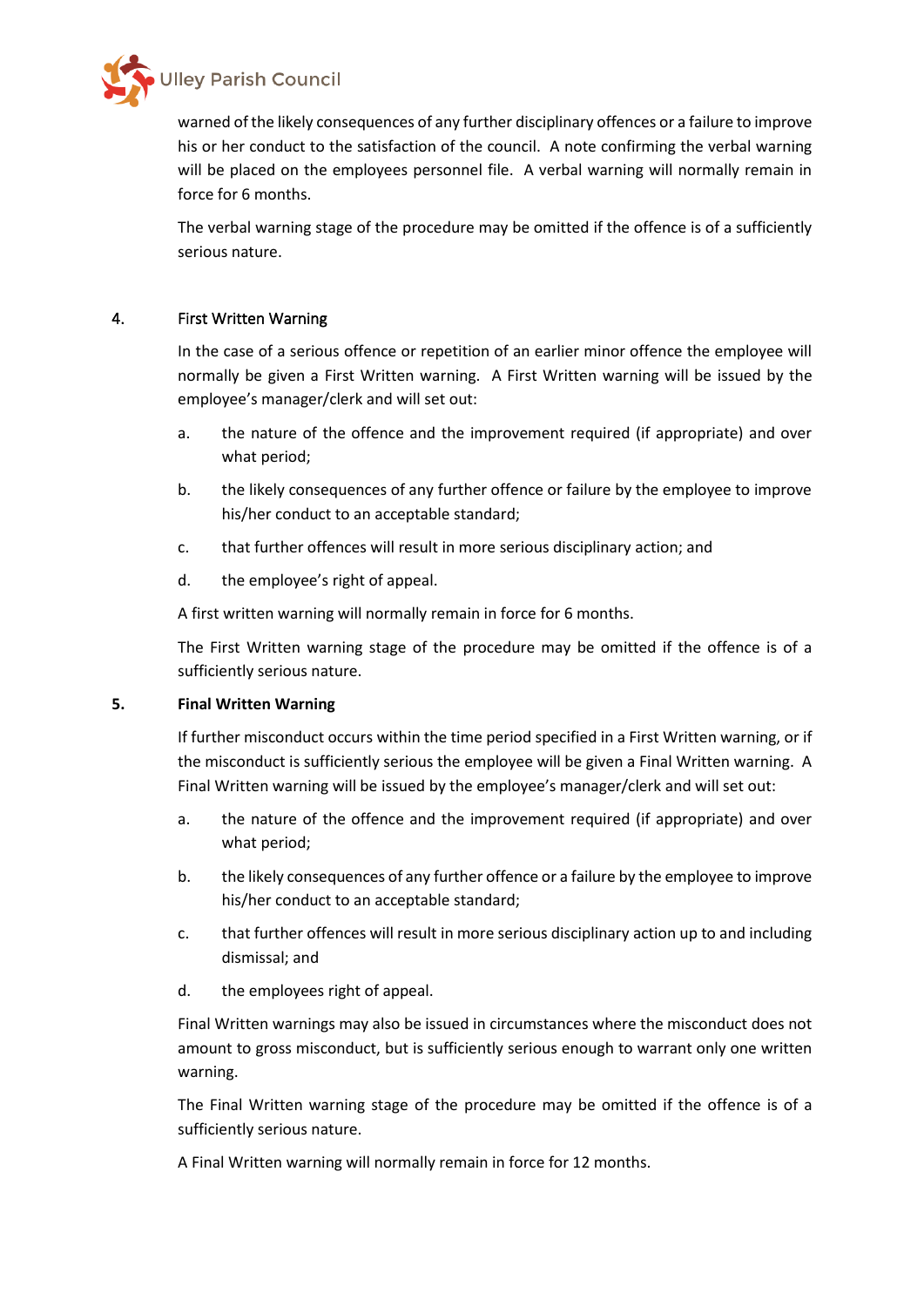**Illey Parish Council** 

## **6. Standard Council Disciplinary Procedure**

- 6.1 In the case of further misconduct within the time period specified in any final written warning or if the misconduct is sufficiently serious and the council deems it to be appropriate to contemplate the dismissal, demotion or suspension (without pay) of the employee the following formal disciplinary procedure will be followed.
- 6.2 A Staffing Committee, which will consist of three councillors appointed for the purpose, to investigate the alleged misconduct and will establish the facts surrounding the complaint as necessary, taking into account the statements of any available witnesses.
- 6.3 The council will set out the alleged conduct or other circumstances which lead the council to contemplate dismissing the employee or taking disciplinary action against the employee and the basis for the allegation and will send the employee a copy of the statement inviting the employee to attend a disciplinary meeting to discuss the matter. The employee will be provided with a reasonable opportunity to consider his or her response to the information provided in the statement before attending the meeting. The employee must take all reasonable steps to attend the meeting.
- 6.4 Disciplinary meetings will normally be convened within 5 working days of the council sending the employee the written statement referred to in 6.3 above. The employee may be accompanied to any disciplinary meeting by a fellow employee, witness or by a representative of a trade union. The council will be represented by the employee's manager/clerk.
- 6.5 If the time or date proposed for the meeting is inconvenient (either for the employee or for the employees companion should he or she wish to be accompanied to the meeting pursuant to 6.4 above) the employee may ask to postpone the meeting by up to 5 working days.
- 6.6 The meeting may be adjourned to allow matters raised during the course of the meeting to be investigated, or to afford the Committee time to consider the matters raised.
- 6.7 After the meeting the Staffing Committee will decide on any action to dismiss an employee and will inform the employee of their decision and any applicable sanction within 7 working days. The decision will be confirmed to the employee in writing.
- 6.8 If the employee wishes to appeal against the decision he or she must notify the council in writing within 5 days of receiving written notice of the decision.
- 6.9 If the employee notifies the council that he or she wishes to appeal, the employee will be invited to attend a disciplinary appeal meeting before an Appeal Committee which will consist of three councillors appointed for the purpose. The employee must take all reasonable steps to attend that disciplinary appeal meeting. The employee has the right to be accompanied to a disciplinary appeal meeting by a fellow employee, witness, or by a representative of a trade union.
- 6.10 A disciplinary appeal meeting will normally be convened within 7 working days of the council receiving notification that the employee wishes to appeal pursuant to 6.8 above. If the meeting date is inconvenient for the employee or the employee's companion he or she may ask to postpone the meeting by up to 5 working days.
	- a. Any new evidence that the employee wishes to put forward will be considered, as will any new evidence from the council. The original disciplinary penalty will be reviewed.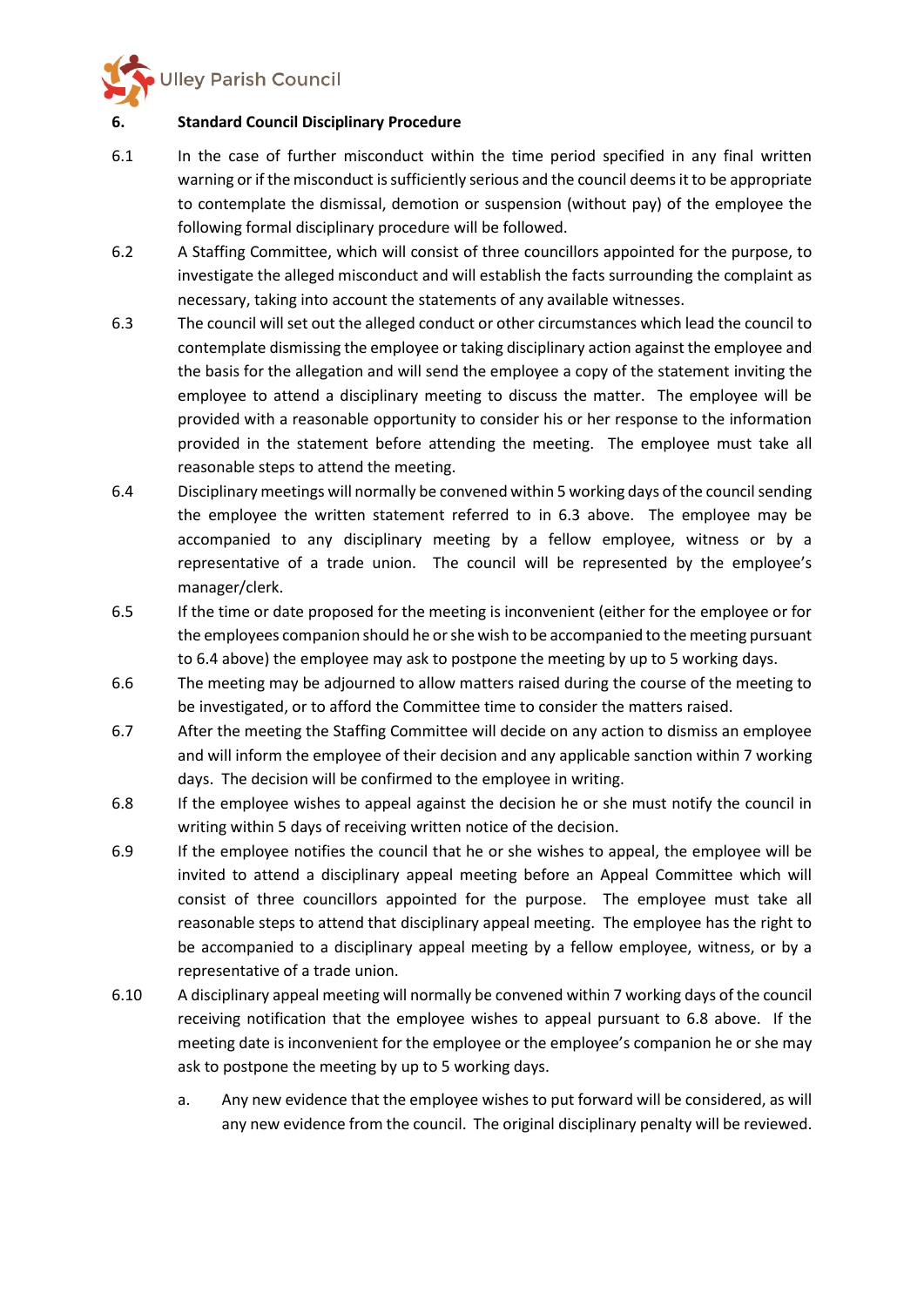

- b. The disciplinary appeal sanction originally imposed cannot be increased upon appeal.
- c. The disciplinary appeal meeting will not necessarily take place before any disciplinary sanction imposed by the council takes effect. If the employee's appeal is against dismissal and the appeal is successful the employee will be reinstated and continuity of employment will be preserved.
- d. The meeting may be adjourned to allow matters raised during the course of the meeting to be investigated, or to afford the Staffing Committee time to consider its decision.
- 6.11 After the disciplinary appeal meeting the council will inform the employee of its final decision within 7 working days. The decision will be confirmed to the employee in writing.

## **7. Council Dismissal Procedure For Use In Gross Misconduct**

- 7.1 The following list provides examples of conduct that will normally be regarded by the council as Gross Misconduct. This list is not exhaustive. These are examples only:
	- a. Refusal or repeated failure by an employee to carry out his or her duties.
	- b. Falsification of documents or information (including expense claims).
	- c. Unauthorised disclosure of confidential information.
	- d. Assaulting a fellow employee or any other person whilst acting or
	- e. purporting to act on behalf of the council.
	- f. Insulting, indecent or offensive behaviour towards a fellow employee or
	- g. any other person whilst acting or purporting to act on behalf of the council.
	- h. Serious or repeated harassment (including sexual and racial harassment).
	- i. Incapacity at work due to the influence of alcohol, un-prescribed drugs or
	- j. any other substance.
	- k. Wilful damage to council property.
	- l. Theft, unauthorised use or possession of council property or theft of the
	- m. property of a fellow employee.
	- n. Conduct bringing the council into disrepute.
	- o. Any other conduct that from time to time is defined by the council as
	- p. amounting to gross misconduct.
- 7.2. If an employee is accused of any gross misconduct he or she may be suspended from work on full pay pending the outcome of an investigation into the alleged offence(s). Such a period of suspension will not normally exceed 10 working days unless there are exceptional circumstances.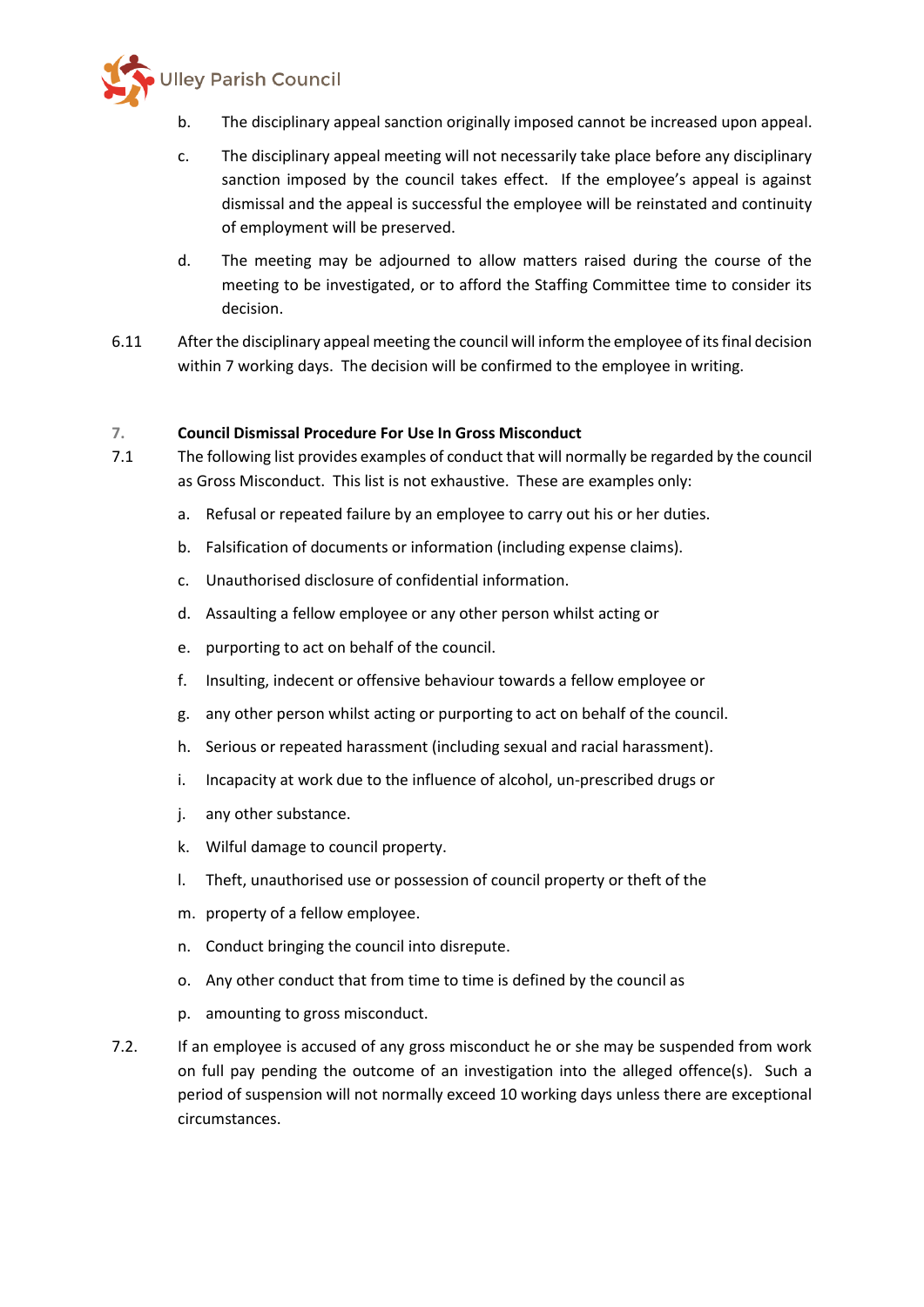

- 7.3. The appointed Staffing Committee will investigate the matter and will establish the facts surrounding the complaint as necessary, taking into account the statements of any available witnesses. As part of that investigation the employee may be interviewed.
- 7.4. If the council believes the employee is guilty of gross misconduct his or her employment may be terminated summarily without notice or pay in lieu of notice.
- 7.5. The council will send the employee a statement, which may set out the detailed allegations of misconduct that led to the employee's dismissal and the council's basis for thinking that the employee is guilty of that misconduct. The date on which the employment terminated will be confirmed to the employee and the employee may be reminded of any continuing obligations he or she may have following the termination of employment. This statement will also explain the employee's right to appeal against the council's decision.
- 7.6. If the employee wishes to appeal against the council's decision he or she must notify the council in writing within 5 working days of receiving notice of the council's decision pursuant to 7.5 above.
- 7.7. If the employee appeals the council will invite the employee to attend a disciplinary appeal meeting before the Appeal Committee. The employee must take all reasonable steps to attend the meeting. The employee has the right to be accompanied to a disciplinary appeal meeting by a fellow employee, witness or by a representative of a trade union.
- 7.8. Any disciplinary appeal meeting will normally be convened within 7 working days of the council receiving notice from the employee that he or she wishes to appeal pursuant to 7.6 above. If the date of the meeting is inconvenient for the employee or his or her companion the employee may ask to postpone the meeting by up to 5 working days.
	- a. Any new evidence that the employee wishes to put forward will be considered as will any new evidence from the council. The original disciplinary penalty will be reviewed.
	- b. The disciplinary sanction originally imposed cannot be increased upon appeal.
	- c. The disciplinary appeal meeting will not necessarily take place before any disciplinary sanction imposed by the council takes effect. If the employees appeal is against dismissal and the appeal is successful he or she will be reinstated and continuity of employment will be preserved.
	- d. The meeting may be adjourned to allow matters raised during the course of the meeting to be investigated, or to afford the Appeal Committee time to consider its decision.
- 7.9. After the disciplinary appeal meeting the employee will be informed of the council's final decision within 5 working days. The council's decision will be confirmed to the employee in writing.